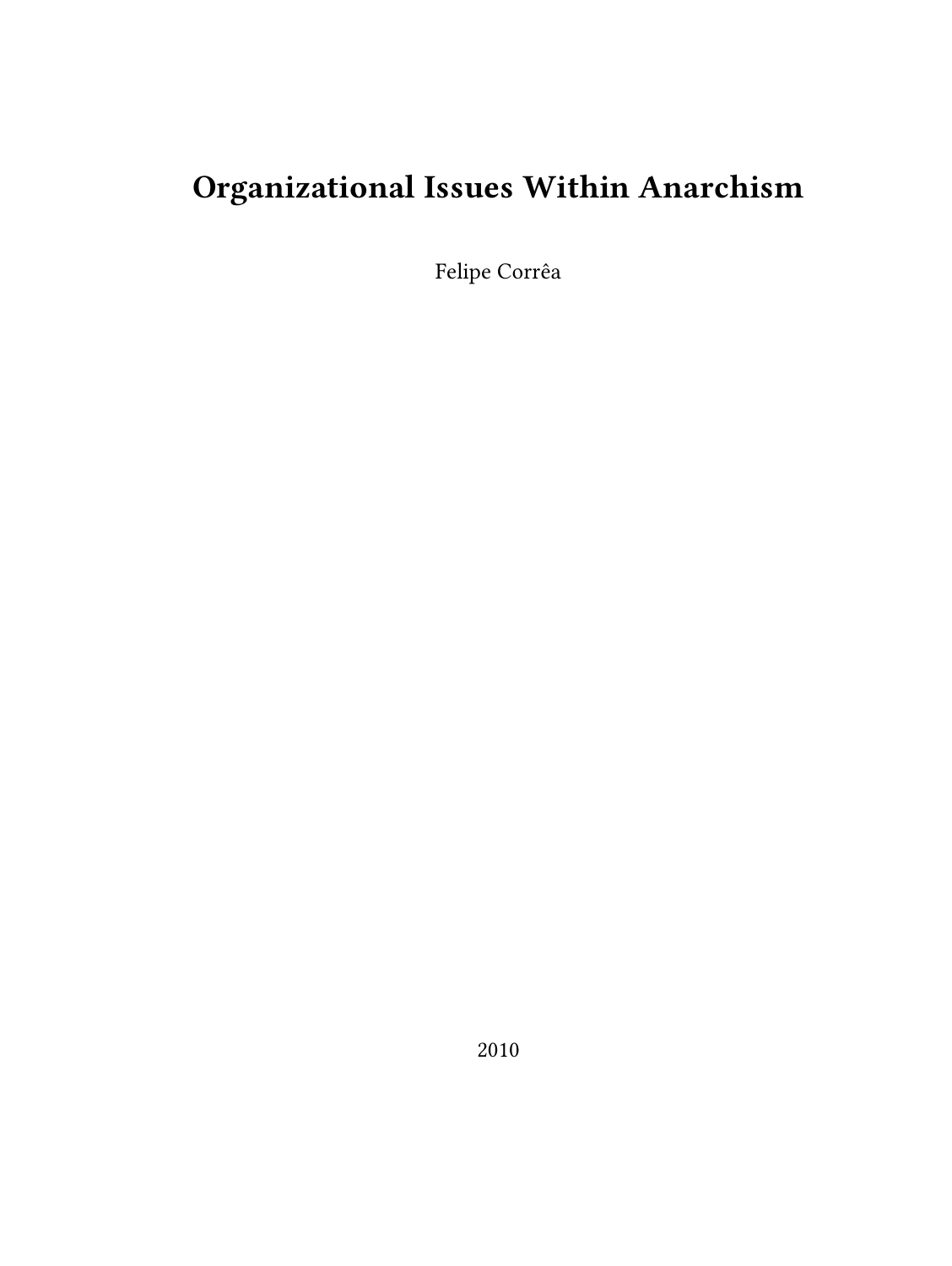## **Contents**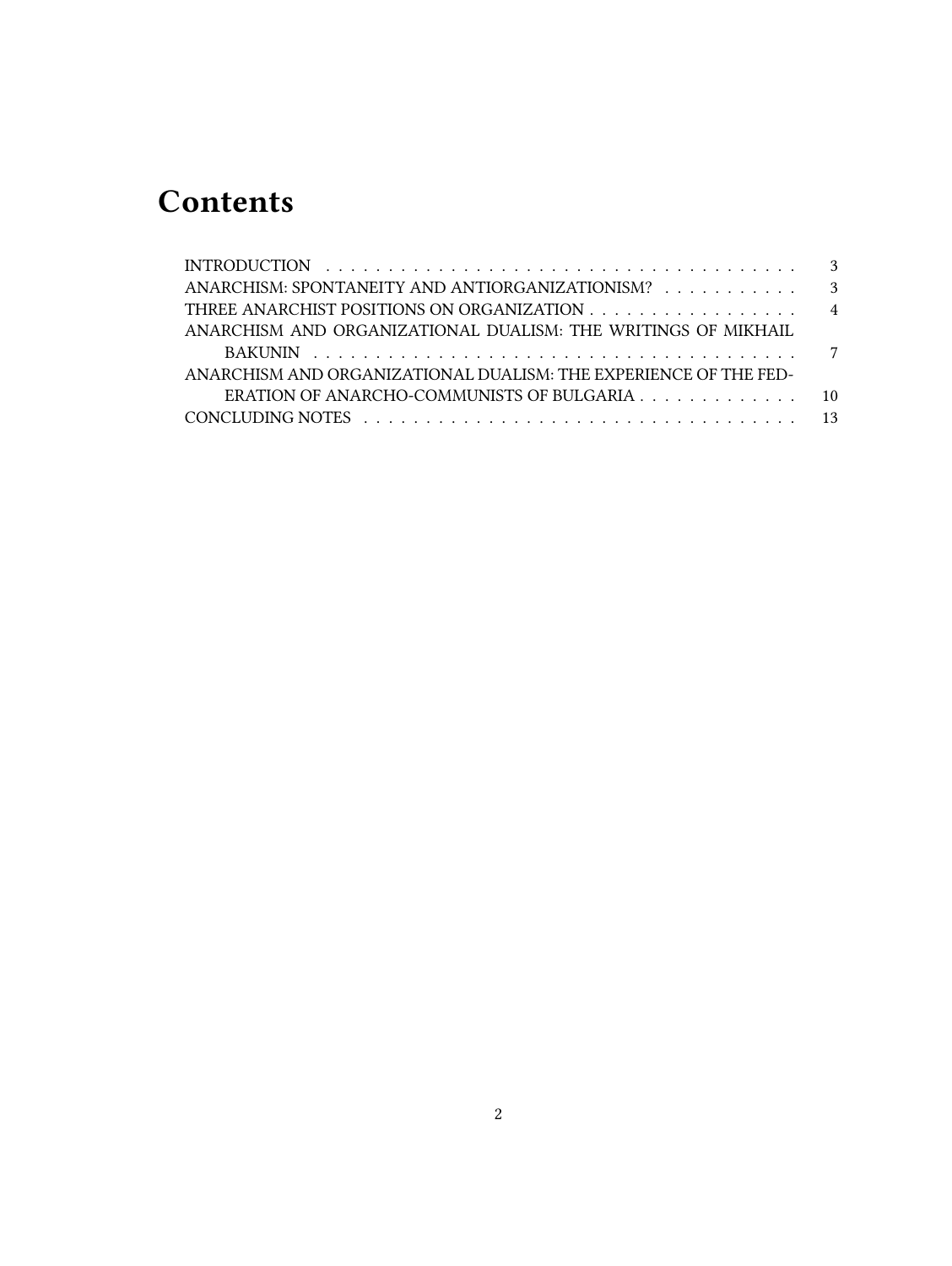#### <span id="page-2-0"></span>**INTRODUCTION**

The present text aims to discuss, from a theoretical-historical perspective, some organizational issues related to anarchism. It responds to the assertion, constantly repeated, that anarchist ideology or doctrine is essentially spontaneous and contrary to organization. Returning to the debate among anarchists about organization, this article maintains that there are three fundamental positions on the matter: those who are against organization and / or defend informal formations in small groups (anti-organizationism); supporters of organization only at the mass level (syndicalism and communitarianism), and those who point out the need for organization on two levels, the political-ideological and the mass (organizational dualism).

This text delves into the positions of the third current, bringing theoretical elements from Mikhail Bakunin and then presenting a historical case in which the anarchists held, in theory and in practice, that position: the activity of the Federation of Anarchist Communists of Bulgaria (FAKB) between the twenties and forties of the twentieth century.

#### <span id="page-2-1"></span>**ANARCHISM: SPONTANEITY AND ANTIORGANIZATIONISM?**

Kolpinsky, in his epilogue to the compilation of texts by Karl Marx, Friedrich Engels and Vladimir I. Lenin on anarchism—a work financed by Moscow in the Soviet context to promote the ideas of Marxism-Leninism—claims that anarchism is a "petty-bourgeois" doctrine, "alien to the proletariat", based on "adventurism", on "voluntarist concepts" and in "utopian dreams about absolute freedom of the individual".<sup>1</sup> Besides this, it emphasizes:

Typical of all anarchist currents are the utopian dreams of the creation of a society without a State and without exploitative classes, *through a spontaneous rebellion of the masses* and the immediate abolition of the power of the State and of all its institutions, and not through the political struggle of the working class, the socialist revolution and the establishment of the dictatorship of the proletariat.<sup>2</sup>

Claims of this kind have been made throughout the history of anarchism, by its adversaries and enemies, and they are still being made, although various recent theoretical and/or historical studies have shown that such claims are not supported by the facts.

Spontaneism<sup>3</sup> and the position against organization are not political-ideological principles of anarchism and, therefore, are not common to all its currents. The organizational question constitutes one of the most relevant debates among anarchists and is at the base of the configuration of the currents of anarchism themselves.

A broad analysis of anarchism in historical and geographical terms allows us to affirm that there is a minority sector opposed to organization and a majority sector advocating it. Anarchists

<sup>1</sup> Kolpinsky, "Epílogo", pp. 332–333.

 $^2$  Ibid., p. 332, italics added.

<sup>&</sup>lt;sup>3</sup> Spontaneism is the notion that the masses mobilize by themselves, without the need for prior organization, formation or preparation, thus being able to carry out large-scale transformation processes. It differs, therefore, from the notion of spontaneity, an inevitable component of any transformative popular movement.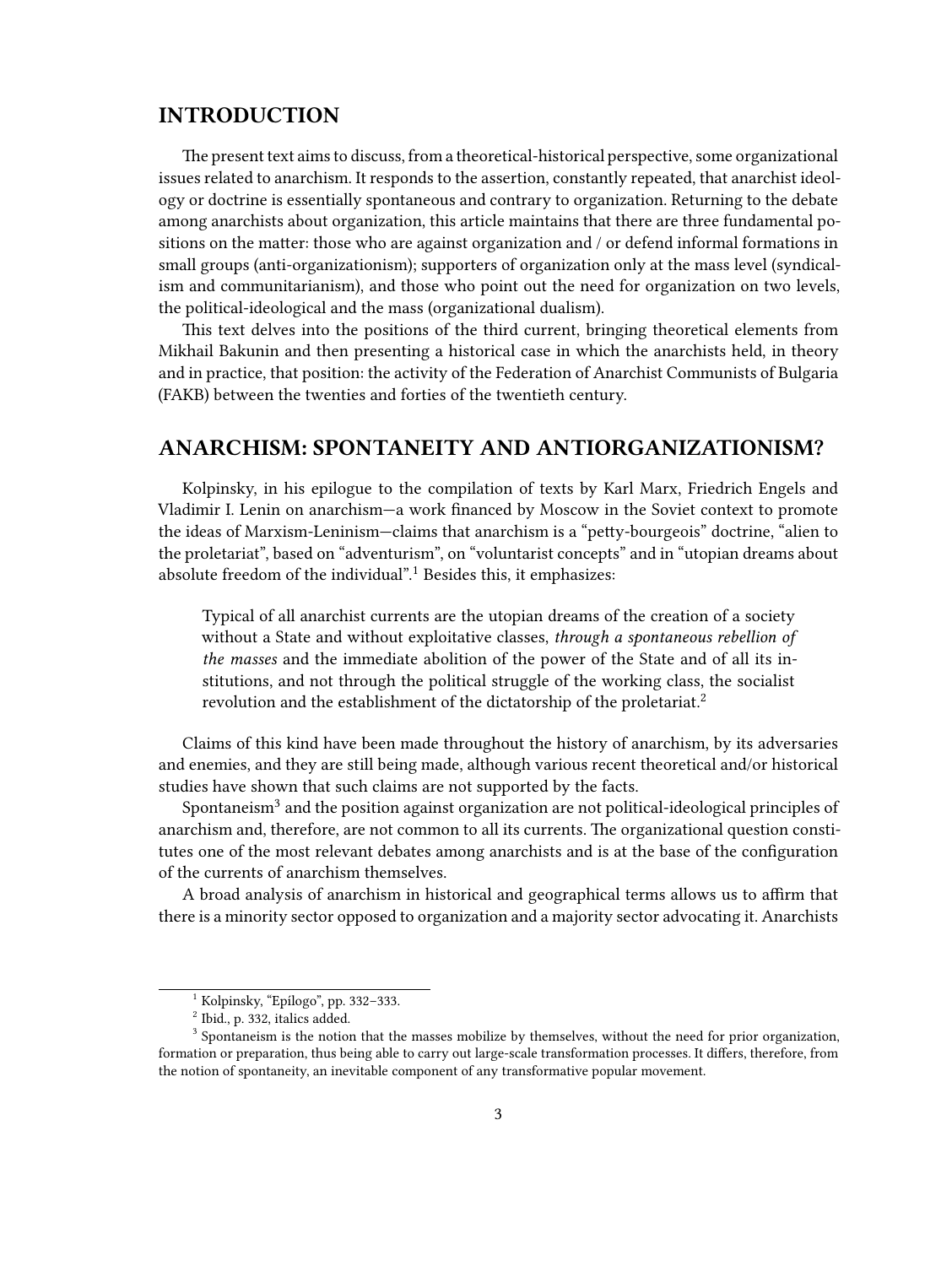have different conceptions of mass organization, including community and union organization, and different positions about the specific anarchist organization.<sup>4</sup>

#### <span id="page-3-0"></span>**THREE ANARCHIST POSITIONS ON ORGANIZATION**

Three fundamental positions are evident in the anarchist debate on the organizational question:

- 1. Anti-organizationism, which is situated, in general, against organization, at the social, or mass level, and the political-ideological level, specifically anarchist, and defends spontaneism or, at most, organization in informal networks and/or small groups of militants.
- 2. Syndicalism and communitarianism, which believe that the organization of anarchists should be created only at the social, or mass level, and that anarchist political organizations would be redundant, and in some cases even dangerous, since popular movements, endowed with revolutionary power, can carry out all the anarchist propositions.
- 3. Organizational dualism, which maintains that it is necessary to organize ourselves, at the same time, in mass movements and in political organizations, with a view toward promoting anarchist positions more consistently and effectively within broad based movements.

Anti-organizationism is based on propositions like those of Luigi Galleani, an Italian anarchist militant who believed that a political organization—or, as his countryman Errico Malatesta referred it, an "anarchist party"—necessarily leads to a government-type hierarchy that violates individual freedom:

The party, any party, has its program, which is its own constitution; has its assembly of sections or delegate groups, its parliament; in its governing body or in its sections executives have their own government. Therefore, it is a gradual superimposition of bodies by means of which a real and true hierarchy is imposed between the various levels and those groups that are linked: to discipline, infractions, to the contradictions that are treated with their corresponding punishments, which can be both censorship and expulsion.<sup>5</sup>

<sup>4</sup> For some studies with a transnational or global perspective that contest these claims by adversaries and enemies of anarchism and collaborate with the debate on majorities and minorities in anarchism, see: Felipe Corrêa – Bandeira negra: rediscutindo o anarquismo; Surgimento e breve perspectiva histórica do anarquismo, 1868–2012; "Dossier Contemporary Anarchism: anarchism and syndicalism in the whole world, 1990–2019"; Lucien Van der Walt – "Revolução mundial: para um balanço dos impactos, da organização popular, das lutas e da teoria anarquista e sindicalista em todo o mundo"; Black flame […]; "Global anarchism and syndicalism: theory, history, resistance"; (Editor with Steven Hirsch) Anarchism and syndicalism in the colonial and postcolonial world, 1870- 1940); Geoffroy de Laforcade – (Editor with Kirwin Shaffer) In Defiance of Bouderies: anarchism in Latin American history; Rafael Viana da Silva – "Os revolucionários ineficazes de Hobsbawm: reflexões críticas de sua abordagem do anarquismo". As these studies and others point out, popular movements based on the workplace and place of residence have constituted social vectors of anarchism throughout its one hundred and fifty years of history, composed on a class-based, combative, independent, self-managed and revolutionary bases. Those movements strengthened anarchist social intervention.

<sup>&</sup>lt;sup>5</sup> Luigi Galleani, The principal of organization to the light of anarchism, p. 2.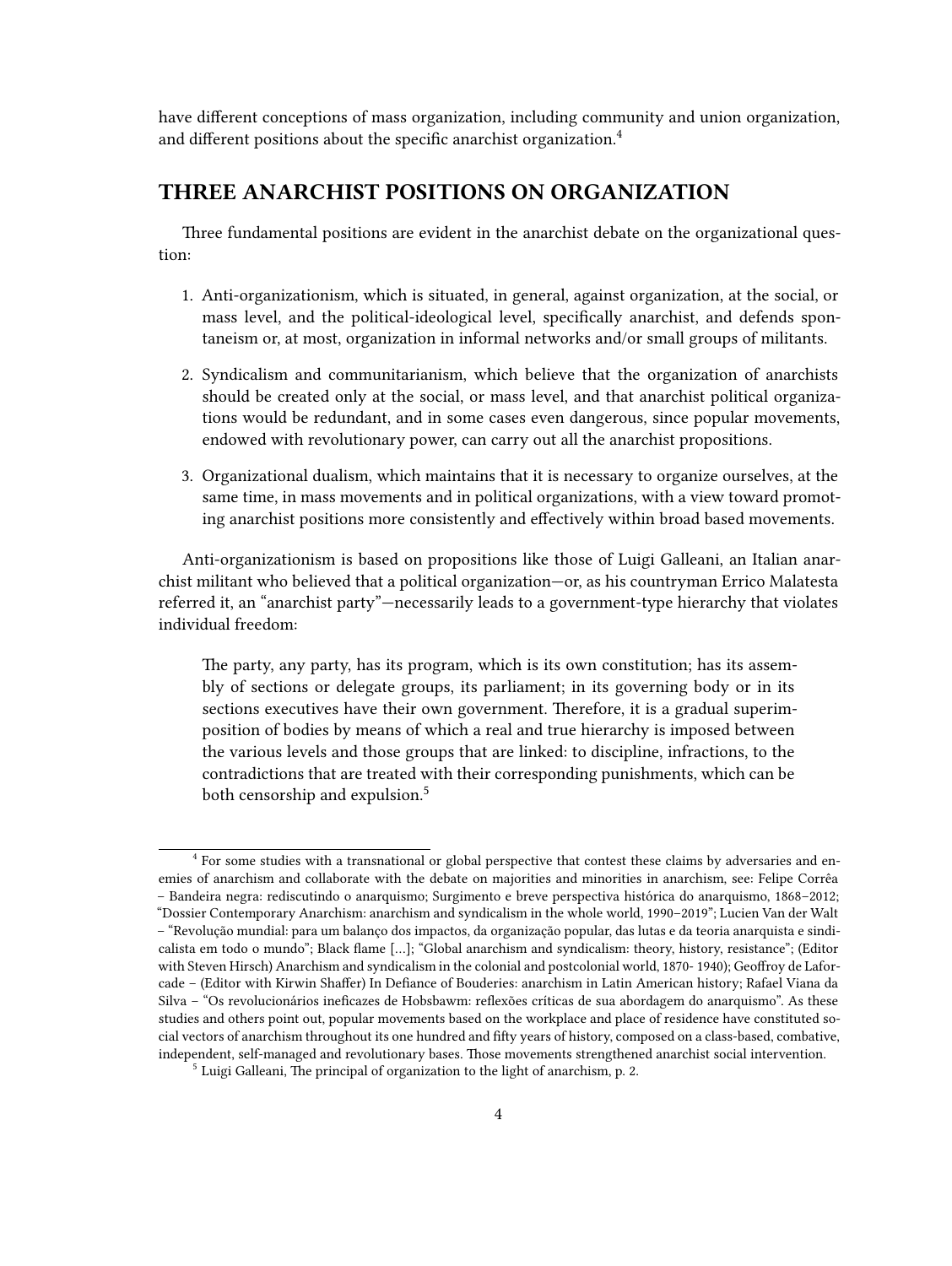Galleani argues that anarchists should associate in loosely organized, almost informal networks, since he believes that organization, especially programmatic, leads to domination, both in the case of anarchist groups and in popular movements in general. For Galleani, "the anarchist movement and the labor movement travel along parallel paths and the geometric constitution of parallel lines is made in such a way that they can never meet or coincide". Anarchism and the popular movement constitute, for him, different fields; the workers' organizations are victims of a "blind and partial conservatism" responsible for "establishing an obstacle, often a danger" to anarchist objectives. Anarchists, he maintains, must act through education, propaganda, and violent direct action, without getting involved in organized mass movements.<sup>6</sup>

Syndicalism and communitarianism are linked to the idea that the popular movement carries all the conditions for including libertarian and revolutionary positions, such that it would fulfill all the necessary functions for a process of transformation; in this sense, anarchist political organizations are unnecessary or a secondary matter. If the defenders of organization exclusively at the community level are scarce (like the proposals of the North American Murray Bookchin), the same is not true for revolutionary syndicalism and anarcho-syndicalism.<sup>7</sup>

This position is defended by many revolutionary syndicalists, as was the case of the Frenchman Pierre Monatte, who in the Amsterdam Anarchist Congress of 1907 claimed that revolutionary syndicalism "is good enough on its own." Monatte believed that popular movement initiated by the General Confederation of Labour (CGT) in France in 1895 had made possible a reapproximation between the anarchists and the masses, and therefore recommended "that all anarchists join syndicalism."<sup>8</sup> Beyond the relevance of this reflection in the historical context after the estrangement between anarchism and mass movements that had taken place in France after the Paris Commune, this position of Monatte was predominant in twentieth century anarchism all over the world, if not in theory, at least in practice.

In that same congress, which can be considered the first historical moment of broad debate on organizational issues within anarchism, other anarchists took a position. Malatesta agreed with anarchist participation in the popular movements, but added: "Within the trade unions we must remain anarchists, with all the strength and breadth implicit in that definition".<sup>9</sup> That is, anarchism couldn't be dissolved in the union movement, couldn't be swallowed by it and cease to exist as an ideology or doctrine with its own positions and organization. A similar position, but with a more emphatically class basis, was upheld by Amédée Dunois, who defended, in addition to union work, the need for an anarchist organization:

The syndicalist anarchists […] are left to themselves and outside the union they have no real contact with each other or with their other colleagues. They don't have any support and they don't get help. Therefore, we intend to create that contact, provide that constant support; and I am personally convinced that the union of our activities can only bring benefits, both in terms of energy and intelligence. And the stronger

<sup>6</sup> Ibid., pp. 3, 6.

<sup>7</sup> Based on the transnational and global studies mentioned above (Corrêa, Van der Walt, De Laforcade, Viana da Silva), it is possible to affirm that anti-organizationist positions have historically had a significant echo among anarchists, but they were always a minority compared to organizationist positions. The former frequently incorporated individualistic arguments external to anarchism, by authors such as Max Stirner and Friedrich Nietzsche. During the twentieth century, syndicalism was the hegemonic strategic position of anarchism at a global level.

<sup>8</sup> Pierre Monatte, "Em defesa do sindicalismo", pp. 206–207.

<sup>9</sup> Errico Malatesta, "Sindicalismo: a crítica de um anarquista", p. 208.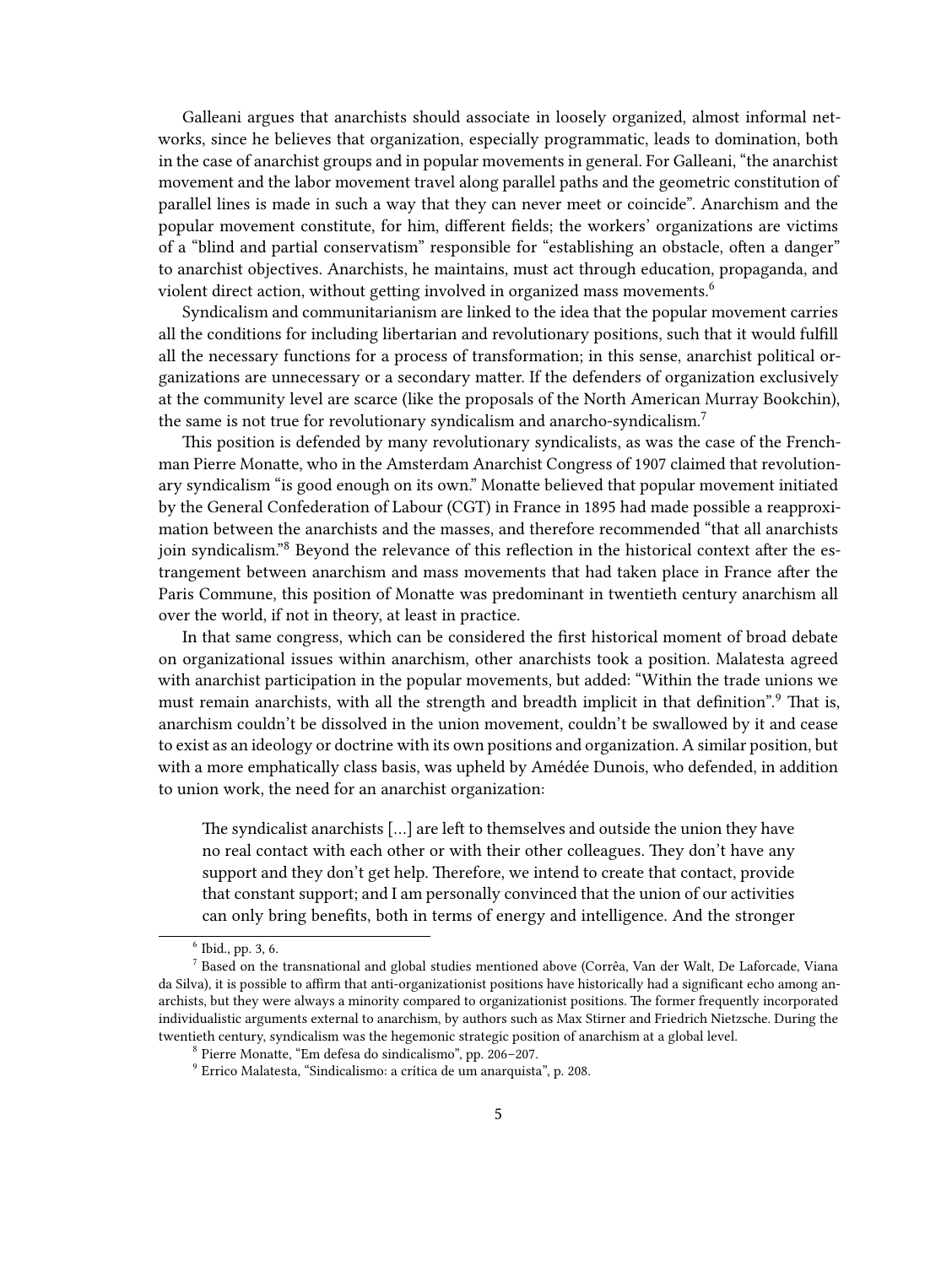we are—and we will only be strong by organizing ourselves—the stronger will be the flow of ideas that we will be able to sustain in the labor movement, which will, little by little, be impregnated with the anarchist spirit. […] It would be enough for the anarchist organization to group, around a program of practical and concrete action, all the comrades who accept our principles and who want to work with us, according to our methods.<sup>10</sup>

The positions of Malatesta and Dunois refer to organizational dualism, which is based on the idea that anarchists must organize themselves, in parallel, on two levels: one social, mass, and the other political-ideological, anarchist. Malatesta defines the "anarchist party" as "the ensemble of those who are out to help make anarchy a reality and who therefore need to set themselves a target to achieve and a path to follow." "Staying isolated, with each individual acting or seeking to act on his own without entering into agreement with others, without making preparations, without marshalling the flabby strength of singletons", means for anarchists "to condemning oneself to impotence, to squandering one's own energies on trivial, ineffective acts and, very quickly, losing belief in one's purpose and lapsing into utter inaction". The way to overcome isolation and lack of coordination is by investing in the formation of an anarchist political organization: "If he does not want to remain inactive and powerless, [the militant anarchist] will have to find other like-minded individuals, and become an initiator of a new organization".<sup>11</sup>

However, for him, the specific anarchist organization is not enough: "Favoring popular organizations of all kinds is the logical consequence of our fundamental ideas and should be an integral part of our program".<sup>12</sup> In this sense, he points out the need for intense base building work within mass popular organizations:

It is therefore necessary, in normal times, to carry out the long and patient work of preparation and popular organization and not fall into the illusion of short-term revolution, feasible by the initiative of a few, without sufficient participation of the masses. In that preparation, taking into account that it can be carried out in an adverse environment, there is, among other things, propaganda, the agitation and organization of the masses, who must never be neglected.<sup>13</sup>

Organizationist anarchists (syndicalists, communitarians and organizational dualists) have contributed, theoretically and practically, to the debate on the organizational issues within anarchism. Organizational dualism has made theoretical and practical contributions discussed below, through the writings of Mikhail Bakunin and the experience of the Federation of Anarchist Communists of Bulgaria.<sup>14</sup>

<sup>&</sup>lt;sup>10</sup> Amédée Dunois, "Anarquismo e organização".

<sup>11</sup> Errico Malatesta, "A organização II", pp. 55, 56, 60.

 $^{12}$  Errico Malatesta, "A organização das massas operárias contra o Governo e os patrões".

<sup>13</sup> Errico Malatesta, Ideología anarquista, p. 31.

<sup>&</sup>lt;sup>14</sup> Also based on the studies mentioned above (Corrêa, Van der Walt, De Laforcade, Viana da Silva), it is possible to assert that organizational dualism was historically a minority position compared to syndicalism, at least in practice.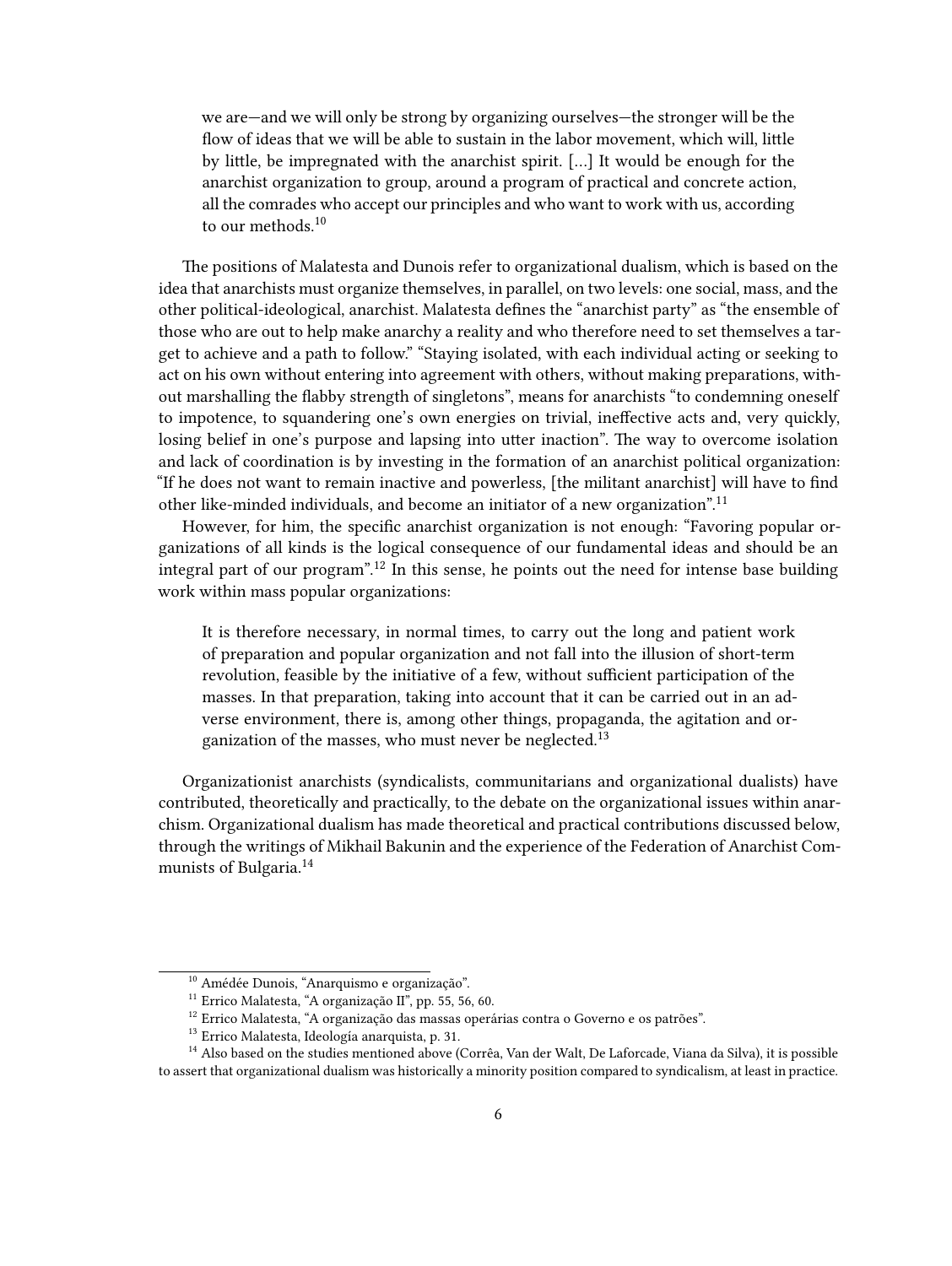### <span id="page-6-0"></span>**ANARCHISM AND ORGANIZATIONAL DUALISM: THE WRITINGS OF MIKHAIL BAKUNIN**

Organizational dualism is found in the very roots of anarchism and is formulated in the work of Bakunin, who frequently refers to the practices of the Alliance within the International Workingmen's Association (IWA).<sup>15</sup>

For Bakunin the Alliance had a dual objective: on the one hand, to strengthen and stimulate the growth of the IWA and, on the other, to unite those who have political-ideological affinities with anarchism around some principles, a program and a common strategy.<sup>16</sup> In short, create and strengthen a political organization and a mass movement:

They [Alliance militants] will form the inspiring and vivifying soul of that immense body that we call the International Workers' Association […]; then they will deal with issues that are impossible to discuss publicly; they will form the necessary bridge between the propaganda of socialist theories and revolutionary practice.<sup>17</sup>

Bakunin argues that the Alliance does not need a very large number of militants: "the number of these individuals should therefore not be huge"; it constitutes a political, public and secret organization, of an active minority, with collective responsibility among the members, which brings together "the most secure members, the most devoted, the smartest and the most energetic, in a word, the most intimate ones", gathered in several countries, in conditions to decisively influence the masses.<sup>18</sup>

This organization is based on internal regulation and a strategic program, which establish, respectively, its organic functions, its political-ideological and programmatic-strategic bases, forging a common axis for anarchist action. According to Bakunin, only "those who have frankly accepted the entire program with all its theoretical and practical consequences and that, together with intelligence, energy, honesty and discretion, still have revolutionary passion" can become members of the organization.

Internally, there is no hierarchy between members, decisions are made from the bottom up, generally by the majority (varying from consensus to simple majority, depending on the relevance of the issue), and all members abide by the decisions made collectively. That means applying federalism—understood as a form of social organization that should decentralize power and create "a revolutionary organization from below upward and from the margin to the center"—to the internal bodies of the anarchist organization.<sup>19</sup>

<sup>&</sup>lt;sup>15</sup> In those years the general lines of Bakunin's theory of anarchist organizational dualism were elaborated. The theory of the anarchist political organization was developed by Bakunin, in writings and letters, beginning in 1868, when the Alliance was formed; the writings on the subject elaborated above are not yet fully anarchist and therefore are not used here.

 $16$  Mikhail Bakunin, "Letter to Morago (May 21st, 1872)". The greatest concrete historical achievement of the Alliance was the creation of sections of the International in countries where it did not yet exist and its impetus where it was already in operation. Such were the cases of Spain, Italy, Portugal and Switzerland, beyond cases in Latin America, stimulated by correspondence.

<sup>17</sup> Mikhail Bakunin, "Letter to Cerretti (March 13–27, 1872)".

<sup>&</sup>lt;sup>18</sup> Mikhail Bakunin, "Letter to Cerretti (March 13-27, 1872)", "Letter to Morago (May 21<sup>st</sup>, 1872)", "Statuts secrets de l'Alliance: Programme et objet de l'organisation révolutionnaire des Frères internationaux".

<sup>&</sup>lt;sup>19</sup> Mikhail Bakunin, "Statuts secrets de l'Alliance: Programme et objet de l'organisation révolutionnaire des Frères internationaux"; "Statuts secrets de l'Alliance: Programme de la Société de la Révolution Internationale".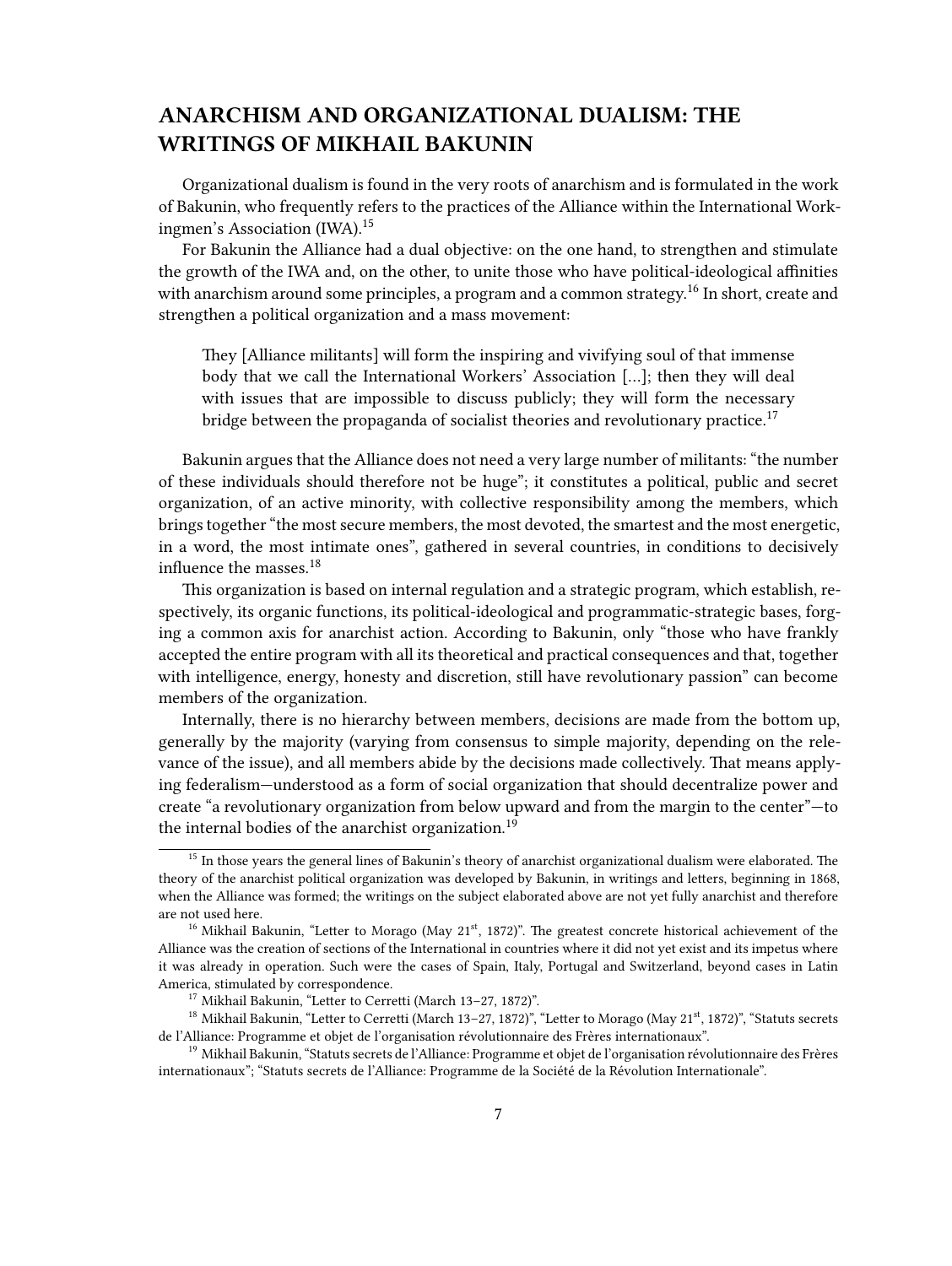To encourage the growth and strengthening of the IWA in different countries and influencing it in its program also constitutes, as noted, one of the objectives of the Alliance. This broad international and internationalist mass movement, according to Bakunin "must be the protagonist of the social revolution, since no revolution can succeed if it is not exclusively by the force of the people".<sup>20</sup> Such a revolutionary process—which cannot be limited to essentially political changes, and must reach the deepest social foundations, including the economy—alters the foundations of the capitalist and state system and establishes libertarian socialism.<sup>21</sup>

The International Workingmen's Association, faithful to its principle, would never support a political agitation that does not have as its immediate and direct objective the complete economic emancipation of the worker, that is, the abolition of the bourgeoisie as a class economically separated from the mass of the population, nor any revolution that from the first day, from the first hour, does not include social liquidation on its banner. […] It will give to labor unrest in all countries an essentially economic character, setting as objectives the reduction of the working day and the increase of wages; as means, the association of the working masses and the formation of resistance funds. […] In short, it will expand by organizing itself firmly, crossing the borders of all countries, so that, when the revolution, led by the force of things, has emerged, there will be a real force, knowing what it must do and, for that very reason, able to seize it and give it a truly constructive direction for the people; a serious international organization of workers' associations of all countries, capable of replacing that political world of the states and the bourgeoisie.<sup>22</sup>

The mass movement mobilizes the workers through their economic needs and organizes union struggles in the short term through their own organizational mechanisms and workercreated institutions spanning the workplace and places of residence; the permanent accumulation of the social force of the workers and the radicalization of struggles allows for advancing toward social revolution.

Creating a popular association based on economic needs implies "initially eliminating from the program of this association all political and religious questions", as the most relevant is "to seek a common basis, a series of simple principles over which all the workers, whatever their political or religious aberrations, [...] are and should be in agreement".<sup>23</sup> While the economic question unites workers, political-ideological and religious questions separate; these, although they do not constitute principles of the IWA, must be debated throughout the process of strug $g$ le.<sup>24</sup>

<sup>20</sup> Mikhail Bakunin, A política da Internacional, p. 67.

<sup>&</sup>lt;sup>21</sup> Among anarchists it is generally believed that the social foundations of this revolutionary transformation consist in the substitution of systemic domination—especially class domination—by a system of generalized selfmanagement in all three spheres (economic, political and cultural) and a classless society. Through a revolutionary process, anarchists propose to replace: capitalist economic exploitation by the socialization of property, the political domination of the State by democratic self-government, the ideological and cultural domination of religion, education and, more recently, of the media, for a self-managed culture. It is, therefore, a critique of domination in general, with an emphasis on class domination, and a commitment to generalized self-management. See Felipe Corrêa, Bandeira negra: rediscutindo o anarquismo.

<sup>22</sup> Mikhail Bakunin, A política da Internacional, pp. 67–69.

<sup>23</sup> Ibid., pp. 42–43.

<sup>&</sup>lt;sup>24</sup> This position does not imply a defense of "apoliticism", but a conception according to which mass movements should not be subordinated or linked to a certain political-doctrinal position. Thus a revolutionary "Anarchist" union—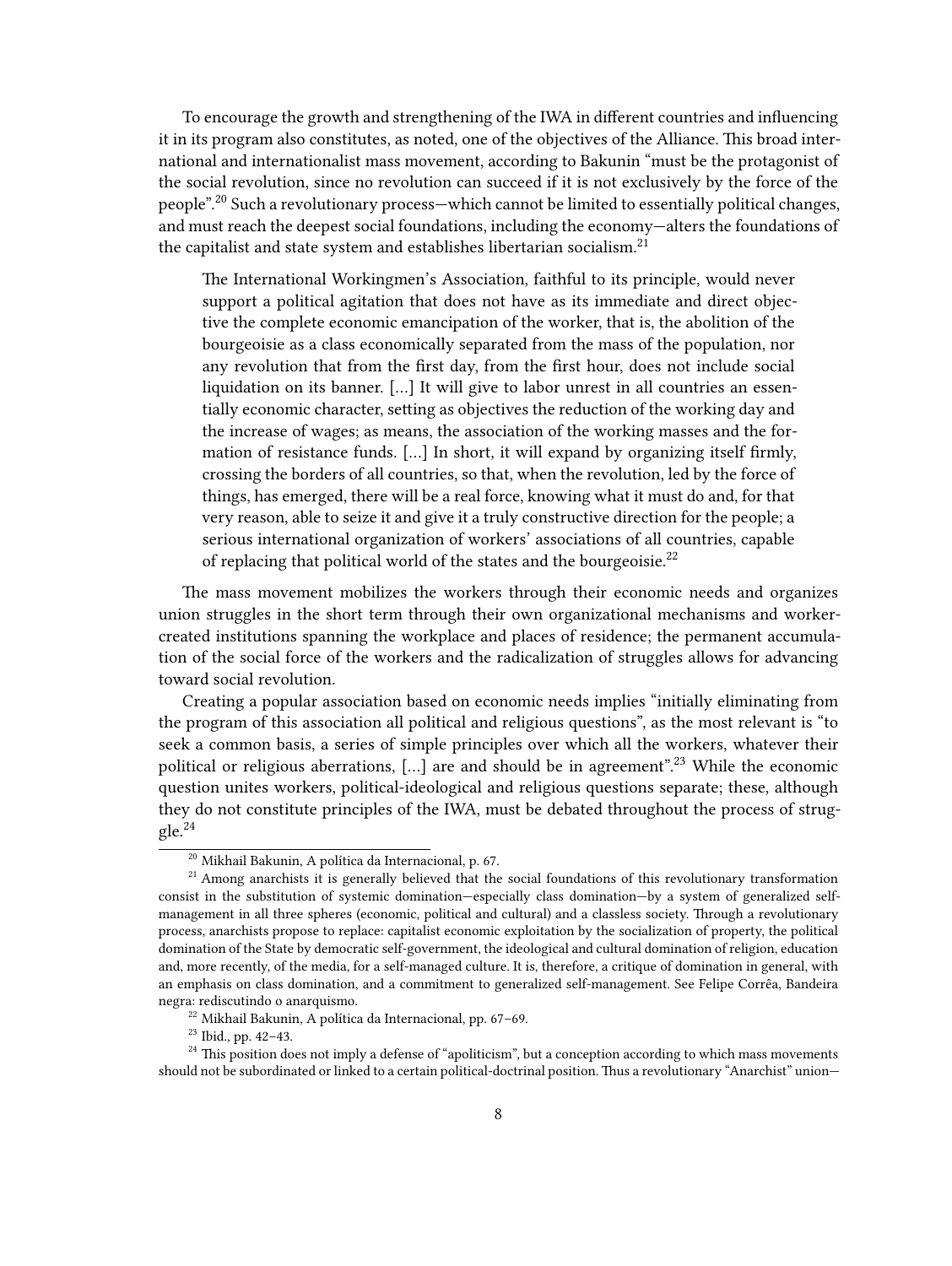This is about encouraging class unity among the workers, through association around common interests of a group of oppressed subjects—workers from the countryside and the city, peasantry and the marginalized in general—for the direct class struggle against the ruling classes, since "the antagonism that exists between the world of the working class and the bourgeois world" does not allow for "any reconciliation." In the class struggle the workers know "their true enemies, which are the privileged classes, including the clergy, the bourgeoisie, the nobility and the State", they understand the reasons that unite them with other oppressed groups, they acquire class consciousness, perceive shared interests and learn about political-philosophical issues; all of this constitutes a true pedagogical process.<sup>25</sup>

The mass movement must build the organizational and institutional foundations of the future society and maintain coherence with its revolutionary and socialist objectives. Bakunin underlines the indispensable coherence between means and ends and emphasizes that a "free and egalitarian society will not emanate from an authoritarian organization; therefore, the International, the embryo of the future human society, must be, from now on, the faithful image of our principles of freedom and federation, and reject within its bosom all principles tending to authority, to dictatorship". The IWA, then, must be organized in a libertarian and federalist way. It is necessary "to bring that organization as close as possible to our ideal", encouraging the creation of an organizational and institutional scaffolding that can replace capitalism and the State: "The future society should not be anything other than the universalization of the organization that the International has created."<sup>26</sup>

The Alliance does not exercise a relationship of domination and / or hierarchy on the IWA, but complements it, and vice versa. Together those two organizational bodies complement each other and enhance the revolutionary project of the workers, without the submission of either of the parties.<sup>27</sup>

The Alliance is the necessary complement to the International …But the International and the Alliance, tending towards the same end goal, pursue different goals at the same time. One's mission is to bring together the working masses, the millions of workers, with their different professions and countries, across the borders of all States, in a single huge and compact body; the other, the Alliance, has the mission of giving to the masses a truly revolutionary leadership. The programs of one and the other, without being in any way opposite, are different by the very degree of

as in the anarcho-syndicalist model, for example— tends to alienate workers who have other beliefs or ideas. It is about taking into account that movements should encompass the different political-doctrinal positions and that a political position cannot subordinate popular movements. Bakunin and the revolutionary syndicalists, anarchists or not, believe that popular movements should organize around concrete flags that unite workers, without a programmatic link to political or religious doctrine. On the other hand, debates between different political positions should take place within movements, although without aiming at the creation, for example, of communist or catholic trade unions, etc. Within a union there should be all workers willing to fight, regardless of their political positions or religious beliefs. (Felipe Corrêa, "Anarquismo e sindicalismo revolucionário").

 $^{25}$  Mikhail Bakunin, A política da Internacional, pp. 54–56.

<sup>&</sup>lt;sup>26</sup> Mikhail Bakunin, "Aux compagnons de la Fédération des sections internationales du Jura".

 $27$  Bakunin's proposal for political organization implies a model—drawing on the classic discussion about "party models"—of a "cadre party" that does not compete in elections and that has popular movements as its field of action; prioritize quality and not the number of members and has rigorous selection and admission criteria, unlike the "mass parties", which prioritize quantity and whose criteria for participation are very broad, so that, in general, whoever can join.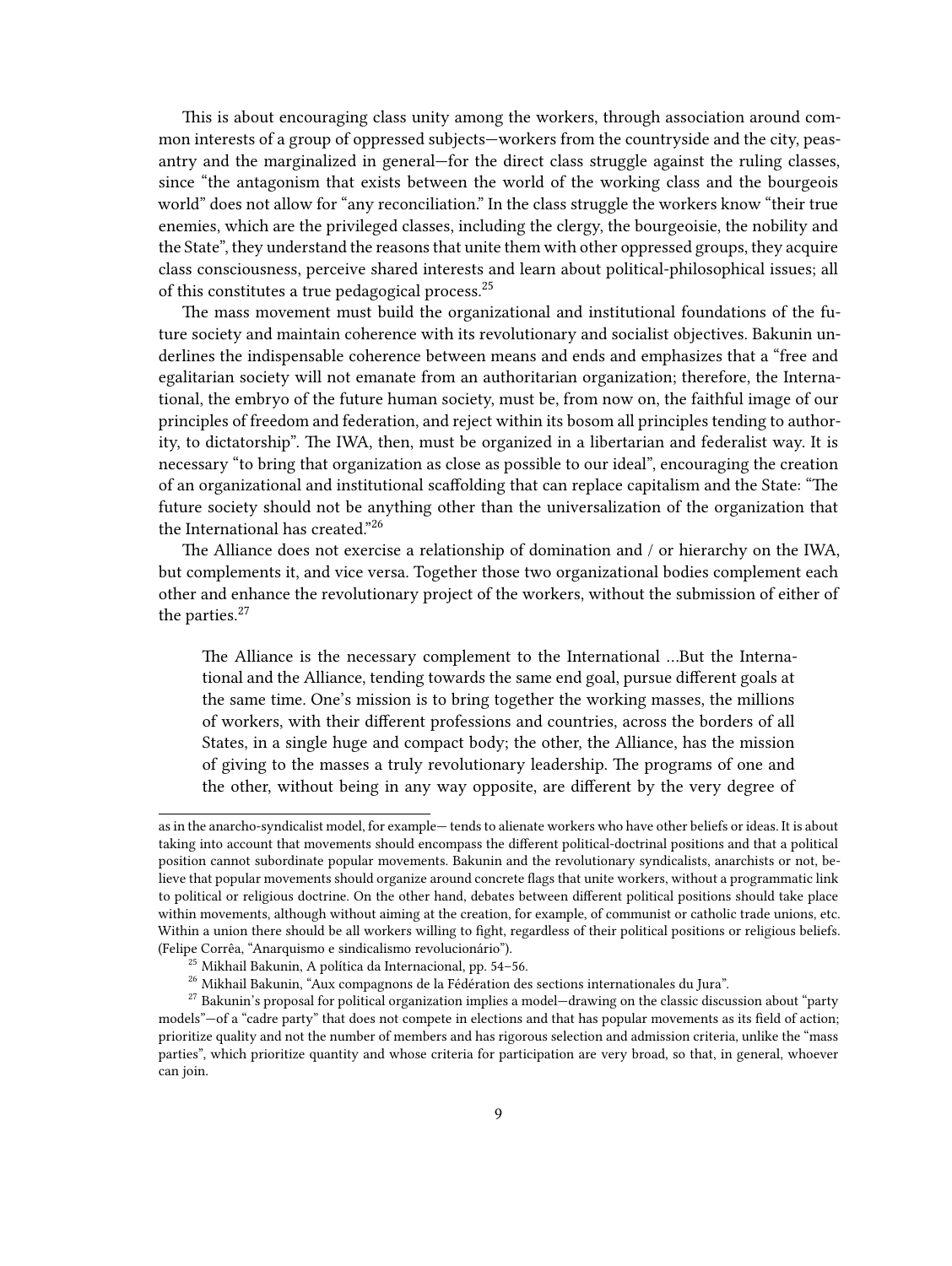their respective development. That of the International, if taken seriously, contains in germ, but only in germ, the whole program of the Alliance. The program of the Alliance is the ultimate expression of the [program] of the International.<sup>28</sup>

The union of these two organizations—one political, composed of minorities (cadres), and another social, composed of majorities (masses)—and their horizontal and permanent organization enhance the strength of workers and increase the opportunities of the anarchist process of transformation. Within mass movement, political organization makes anarchists more effective in the disputes over positions and redirects forces that are aimed in the opposite direction and that may tend to elevate to the status of principle any of the different political-ideological and/or religious positions; minimize the eminently class character of the movement; strengthen reformist positions (which see reform as an end) and encourage the loss of combativeness; establish internal hierarchies and / or relations of domination; direct the forces of the workers towards elections and/or towards strategies of change that imply the takeover of the State; submit the movement to parties, states or other organizations that eliminate, in this process, the protagonism of the oppressed classes and their institutions.<sup>29</sup>

## <span id="page-9-0"></span>**ANARCHISM AND ORGANIZATIONAL DUALISM: THE EXPERIENCE OF THE FEDERATION OF ANARCHO-COMMUNISTS OF BULGARIA**

Below we present the general lines of anarchist organizational dualism developed by the experience of the Federation of Anarchist Communists of Bulgaria (FAKB) between the twenties and forties of the twentieth century.

In Eastern Europe, anarchists played a decisive role in 1903, during the Macedonian Revolt, where they participated in two events of a libertarian nature: first the Ilinden revolt and the proclamation of the Commune of Krouchevo, followed by the Preobrojenié insurrection and the proclamation of the Strandzha Commune. This was responsible for taking over territory, carried out experiences of self-management for a month and was the first local attempt to build a new society based on the principles of libertarian communism. After the crushing of the revolt and the commune, they founded relevant newspapers in Bulgaria such as *Free Society, Acracia, Probuda or Rabotnicheska Misl*; various anarchist groups also appeared, and in 1914 a group from Ruse laid the foundations for an anarcho-syndicalist movement. After problems caused by World War

 $\frac{28 \text{ Mikhail Bakunin}}{28 \text{ Mkhail Bakunin}}$  "Letter to Morago (May 21st, 1872)".

 $^{29}$  Two fundamental differences can be pointed out between Bakunin's organizational theory and that developed by Lenin years later.The first, in relation to internal organization. While the Bakuninist party is federalist and decisions are taken collectively, from the bottom up, in a democratic and self-managed way, the Leninist party adopts democratic centralism: the bases are consulted but decisions are made by the leadership, from the top down, from the hierarchical dome to the bases, which they are obliged to abide by. The second fundamental difference lies in the relationship between the party and mass movements. The Bakuninist party defends a complementary action between party and movements, without any kind of hierarchy or domination exercised by the party, whose function is to strengthen the leadership of these movements, since it is believed that the masses should be responsible for the revolutionary social transformation; the Leninist party, on the other hand, establishes a hierarchy between party and movement and stands above the people, over which it exercises a relationship of domination. While for the former the agent of revolutionary transformation is the mass movement, for the latter these movements are only capable of short-term struggles and the party must endow them with long-term capacity and lead the transformation itself.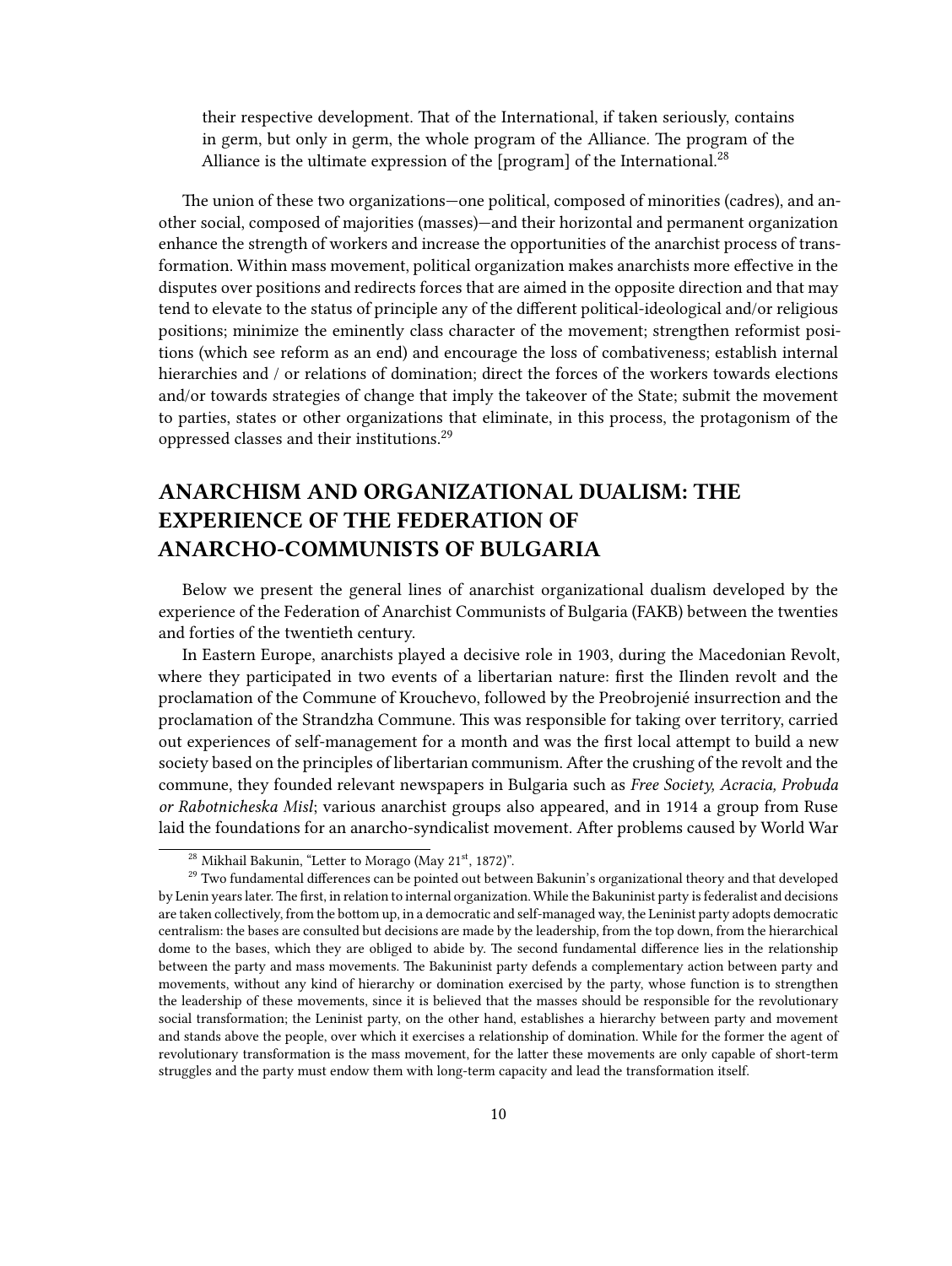I, Bulgarian anarchism resurfaced renewed with the founding of the Federation of Anarchist Communists of Bulgaria (FAKB), in 1919, at a congress in which 150 delegates attended.

In the hot year of 1919, at the height of the global worker's revolt against capitalism, Bulgarian anarcho-syndicalists (the first groups having been established in 1910) and the core of the old Macedonian-Bulgarian Anarchist Federation (a nucleus of which had been founded in 1909) called for the movement to reorganise. The Federation of Anarchist Communists of Bulgaria (FAKB) was founded at a congress opened by the anarchist guerrilla Mikhail Gerdzhikov (1877–1947), a founder of the Macedonian Clandestine Revolutionary Committee (MTRK) in 1898 and commander of its Leading Combat Body during the 1903 Macedonian Revolt.<sup>30</sup>

In Bulgaria, the FAKB led relevant experiences that involved urban and rural unionism, cooperatives, guerrillas and youth organization: "the FAKB consisted of syndicalist, guerrilla, professional and youth sections which diversified themselves throughout Bulgarian society". It also helped found and strengthen organizations such as the Bulgarian Federation of Anarchist Students (BONSF); an anarchist federation of artists, writers, intellectuals, doctors and engineers, and the Federation of Anarchist Youth (FAM), which had a presence in cities, towns and all the big schools.<sup>31</sup>

The fifth congress of the FAKB, in 1923, had 104 delegates and 350 observers from 89 organizations, which demonstrates broad anarchist influence, possibly the majority among the workers of Yambol, Kyustendil, Rodomir, town of Nueva Zagora (Khaskjovo), Kilifaevo and Delebets, in addition to the growing influence in Sofia, Plovdiv, Ruse and other centers. The growth of the FAKB attracted severe persecution from the fascist right, which between 1923 and 1931 killed more than 30,000 workers. In this context, many FAKB militants were assassinated and others had to go into exile; even so, those who remained "formed combat detachments known as 'cheti' and became involved in a major effort to coordinate an uprising with the Bulgarian Communist Party (BKP) in 1923", and also engaged in guerrilla fighting, in 1925, together with the BKP and the Bulgarian Agrarian Union (BZS).<sup>32</sup>

Between 1926 and 1927, the FAKB adopted the proposals of the *Organizational Platform of the General Union of Anarchists*, a text published in 1926 by the group of Russian exiles who published *Dielo Trudá* ('The Workers' Cause'),<sup>33</sup> which called for the need for a programmatic and homogeneous anarchist organization, founded on ideological unity, tactical unity (collective method of action), collective responsibility and federalism. This project had a relevant impact on the development of the FAKB of 1945, the FAKB Platform, which will be addressed later.

In 1930, in Bulgaria, the anarchist influence in the formation of the Vlassovden Confederation, a rural union that was organized around multiple demands: "the reduction of direct and indirect taxation, the breaking-up of agrarian cartels, free medical care for peasants, insurance and pensions for agricultural workers, and community autonomy". The so-called "Vlassovden syndicalism" spread rapidly—one year after its creation the Confederation already had 130 branches—and

 $^{30}$  Michael Schmidt, Anarquismo búlgaro em armas: a linha de massas anarco-comunista, p. 7.

<sup>31</sup> Ibid., p. 9.

<sup>32</sup> Ibid., p. 16.

<sup>33</sup> Dielo Trudá, "Plataforma Organizacional dos Comunistas Libertários", 1926.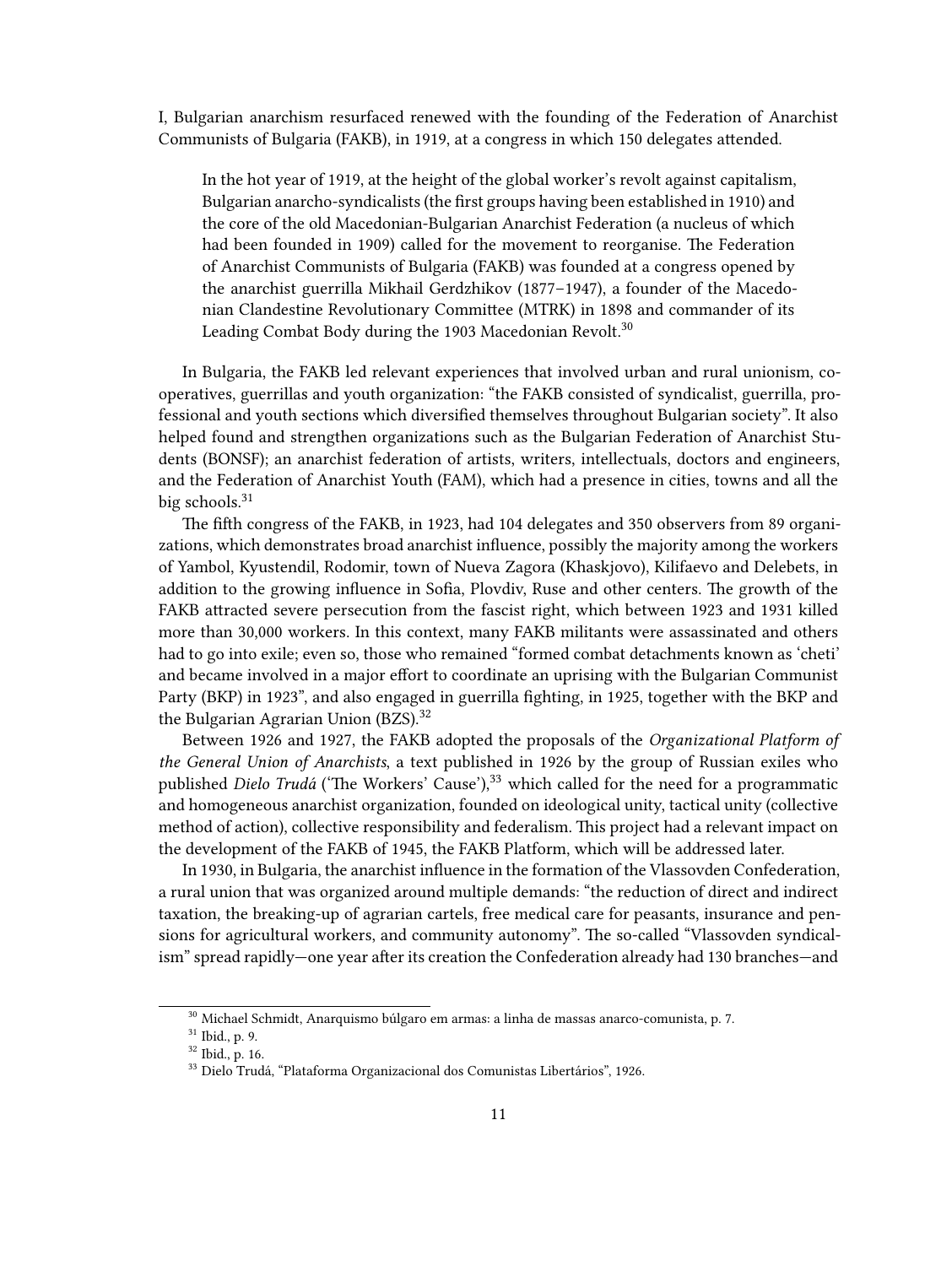accounted for a "huge upsurge of anarchist organising and publishing so that the anarchist movement could be counted as the third largest force on the left, after the BZS then the BKP."<sup>34</sup>

During the Spanish Revolution (1936–1939), thirty Bulgarian anarchists fought as volunteers in the anarchist militias.

Between 1941 and 1944, an anarchist guerrilla group fought fascism and allied with the Patriotic Front in organizing the insurrection of September 1944 against the Nazi occupation. Meanwhile, with the Red Army replacing the Germans as an occupying force, an alliance was established between the right and the left  $-$  called the "red-orange-brown alliance" $-$ who brutally repressed the anarchists.<sup>35</sup> The workers were forced to join a single union, linked to the state, in a policy clearly inspired by Mussolini, and in 1945, at a FAKB congress in Sofia, the communist militia arrested the ninety delegates present, which did not prevent the FAKB newspaper, *Rabotnicheska Misl*, from reaching a circulation of sixty thousand copies per issue that year. At the end of the 1940s, "hundreds had been executed and about 1,000 FAKB members sent to concentration camps where the torture, ill treatment and starvation of veteran (but non-communist) anti-fascists […] was almost routine". Thus ended the experience of the FAKB, which began in 1919.<sup>36</sup>

Taking stock of this organizational experience, we can conclude:

Several types of working class organisation were indispensable and intertwined without subordination: anarchist communist ideological organisations; worker syndicates; agricultural worker syndicates; co-operatives; and cultural and specialinterest organisations, for instance for youth and women. $37$ 

The practice of the FAKB during those more than two decades, as well as the theoretical reflections that occurred in that period, together with the influence of the *Dielo Trudá* Platform, were reflected, in 1945, in a programmatic document: the Platform of the Federation of Anarcho-Communists of Bulgaria. According to this document, the FAKB envisaged, basing itself on organizational dualism, an anarchist political organization and a mass movement in the city and in the countryside, made up of unions and cooperatives.

The anarchist political organization brings together anarchists around anarchocommunist political-ideological principles, is organized regionally and has the following fundamental tasks: to develop, realize and spread anarchist communist ideas; to study all the vital present-day questions affecting the daily lives of the working masses and the problems of the social reconstruction; the multifaceted struggle for the defence of our social ideal and the cause of working people; to participate in the creation of groups of workers on the level of production, profession, exchange and consumption, culture and education, and all other organizations that can be useful in the preparation for the social reconstruction; armed participation in every revolutionary insurrection; the preparation for and organization of these events; the use of every means which can bring on the social revolution.<sup>38</sup>

<sup>34</sup> Michael Schmidt, Anarquismo búlgaro em armas: a linha de massas anarco-comunista, pp. 23–25.

<sup>35</sup> Ibid., p. 33.

<sup>36</sup> Ibid., p. 36.

<sup>37</sup> Ibid., p. 42.

<sup>38</sup> Federation of Anarchist Communists of Bulgaria (FAKB), "Plataforma da Federação dos Anarco-comunistas da Bulgária", pp. 61–62.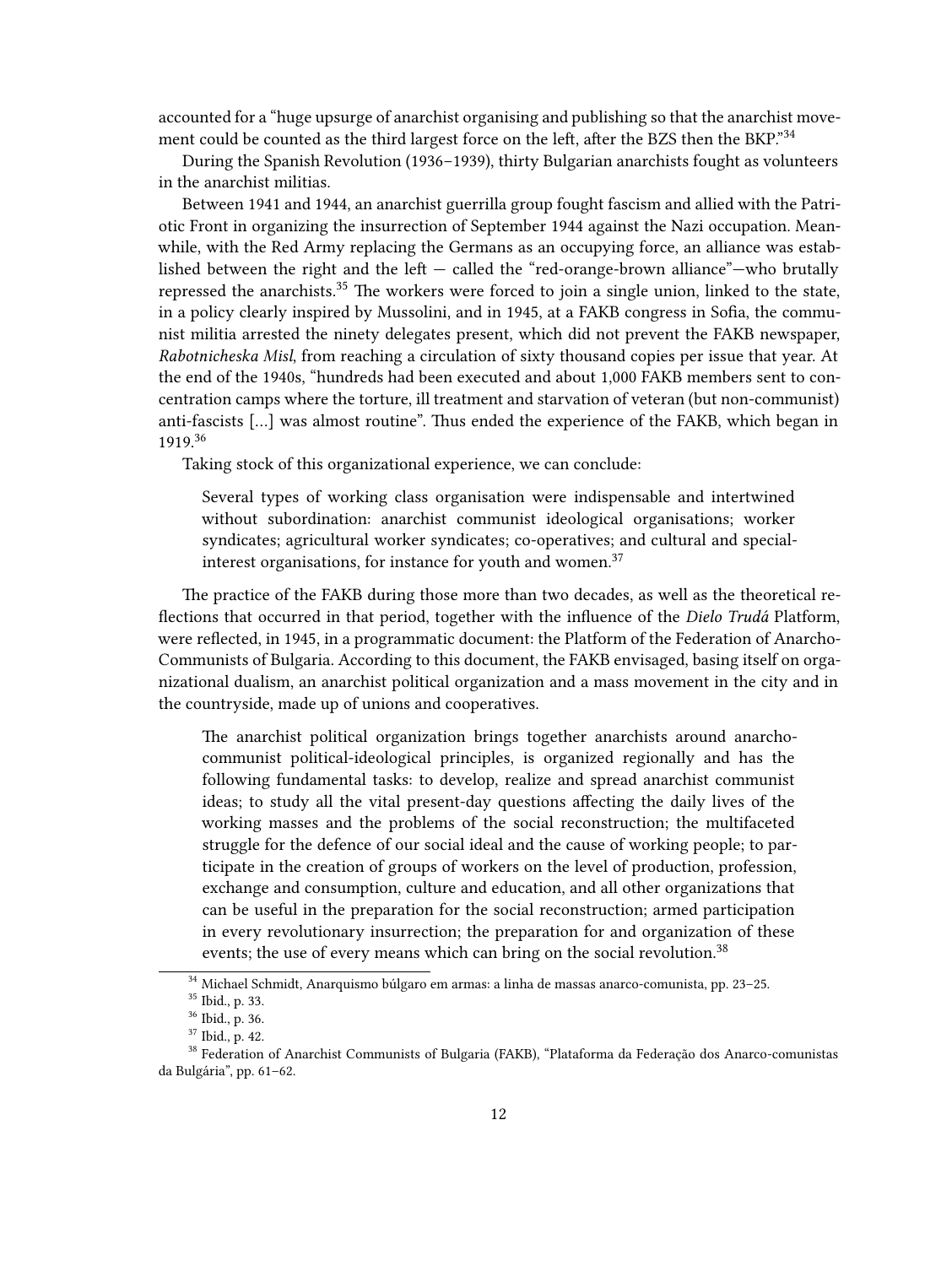Anarchists also participate in mass movements, especially in unions and cooperatives. Unions must organize the force of workers by workplace or job category, and must be based on federalism, direct action and class autonomy and independence. Their core tasks are:

The defence of the immediate interests of the working class; the struggle to improve the work conditions of the workers; the study of the problems of production; the control of production, and the ideological, technical and organizational preparation of a radical social reconstruction, in which they will have to ensure the continuation of industrial output.<sup>39</sup>

Agricultural cooperatives link the landless peasantry and small owners who do not exploit the work of others, and assume the following tasks:

To defend the interests of the landless peasants, those with little land and those with small parcels of land; to organize agricultural production groups, to study the problems of agricultural production; to prepare for the future social reconstruction, in which they will be the pioneers of the re-organization and the agricultural production, with the aim of ensuring the subsistence of the entire population.<sup>40</sup>

Ultimately, the experience of the FAKB, which is reflected in this programmatic document— Platform of the Federation of Anarchist Communists of Bulgaria—presents relevant historical elements for understanding anarchist organizational dualism.

#### <span id="page-12-0"></span>**CONCLUDING NOTES**

The relevance of the discussion on organizational issues within anarchism is twofold. On the one hand, it is still necessary to approach anarchism seriously, countering arguments held by its adversaries and enemies, with the intention of providing a more substantial knowledge of that ideology and political doctrine and of its main debates. On the other hand, deepening the discussion on organizational dualism can contribute to the contemporary debate on the organization of the oppressed classes, $41$  providing elements for reflection for those who are interested in resistance movements and the struggle against domination in general, and against capitalism and the state in particular.

<sup>39</sup> Ibid., pp. 63–64.

<sup>40</sup> Ibid., pp. 64–65.

<sup>&</sup>lt;sup>41</sup> The concept of oppressed classes, here, is based on that of Alfredo Errandonea in Sociology of domination. It is about conceptualizing social classes from the category of domination, which includes exploitation. Thus conceived, social classes are not defined solely by the economic sphere and labor relations. The class struggle is characterized by the existence of two broad opposing groups: the dominated classes and the ruling classes, the oppressed and the oppressors. The oppressed classes are made up of salaried workers of the city and the countryside, precarious peasants, marginalized and poor in general; and the ruling classes also include from the bourgeoisie (owners of the means of production), to the rich, to managers of large companies and state managers—such as governors, high ranking military and judges—as well as a significant part of the owners of mass media, religious leaders, and those that strategically monopolize knowledge.